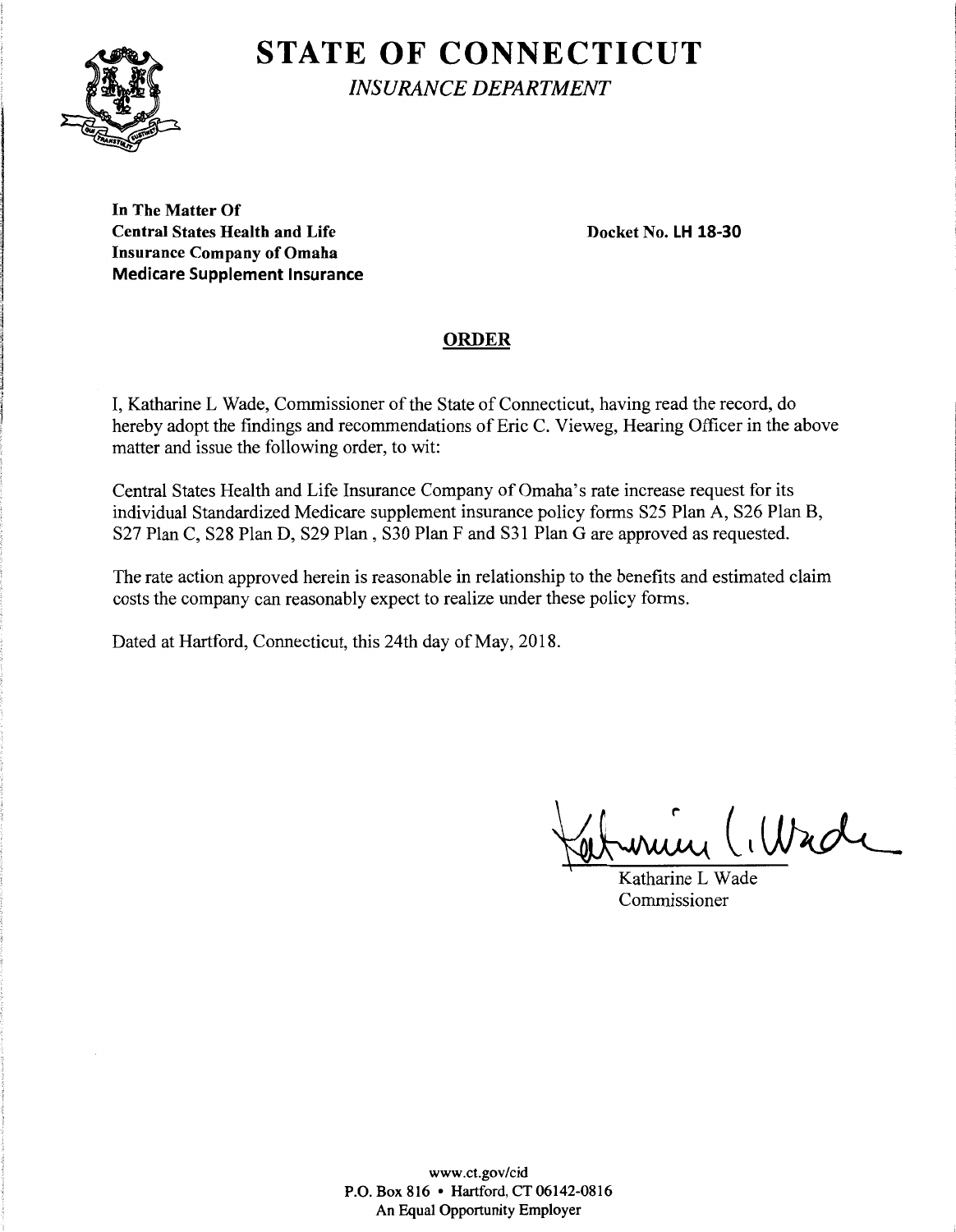# **STATE OF CONNECTICUT**



*INSURANCE DEPARTMENT* 

**In The Matter Of Central States Health and Life Docket No. LH 18-30 Insurance Company of Omaha Medicare Supplement Insurance** 

#### **PROPOSED FINAL DECISION**

### **1. INTRODUCTION**

The Insurance Commissioner of the State of Connecticut is empowered to review rates charged for individual and group Medicare supplement policies sold to any resident of this State who is eligible for Medicare. The source for this regulatory authority is contained in Chapter 700c and Section 38a-495a of the Connecticut General Statutes.

After due notice, a hearing was held at the Insurance Department in Hartford, CT on Tuesday May 15, 2018, to consider whether or not the rate increases requested by Central States Health and Life Insurance Company of Omaha on its Medicare supplement insurance business should be approved.

No members from the general public attended the hearing.

No company representatives from Central States Health and Life Insurance Company of Omaha attended the hearing.

The hearing was conducted in accordance with the requirements of Section 38a-474, Connecticut General Statutes, the Uniform Administrative Procedures Act, Chapter 54 of Section 38a-8-1 et seq. of the Regulations of Connecticut State Agencies.

A Medicare supplement policy is a private health insurance policy sold on an individual or group basis, which provides benefits that are additional to the benefits provided by Medicare. For many years Medicare supplement policies have been highly regulated under both state and federal law to protect the interests of persons eligible for Medicare who depend on these policies to provide additional coverage for the costs of health care.

Effective December 1, 2005, Connecticut amended its program of standardized Medicare supplement policies in accordance with Section 38a-496a of the Connecticut General Statutes, and Sections 38a-495a-1 through 38a-495a-21 of the Regulations of Connecticut Agencies. This program, which conforms to federal requirements, provides a "core" package of benefits known as Plan A. Insurers may also offer any one or more of eleven other plans (Plans B through N).

Effective January 1, 2006, in accordance with Section 38a-495c of the Connecticut General Statutes (as amended by Public Act 05-20) premiums for all Medicare supplement policies in the state must use community rating. Rates for Plans A through N must be computed without regard to age, gender, previous claims history or the medical condition of any person covered by a Medicare supplement policy or certificate.

> www.ct.gov/cid P.O. Box 816 • Hartford, CT 06142-0816 An Equal Opportunity Employer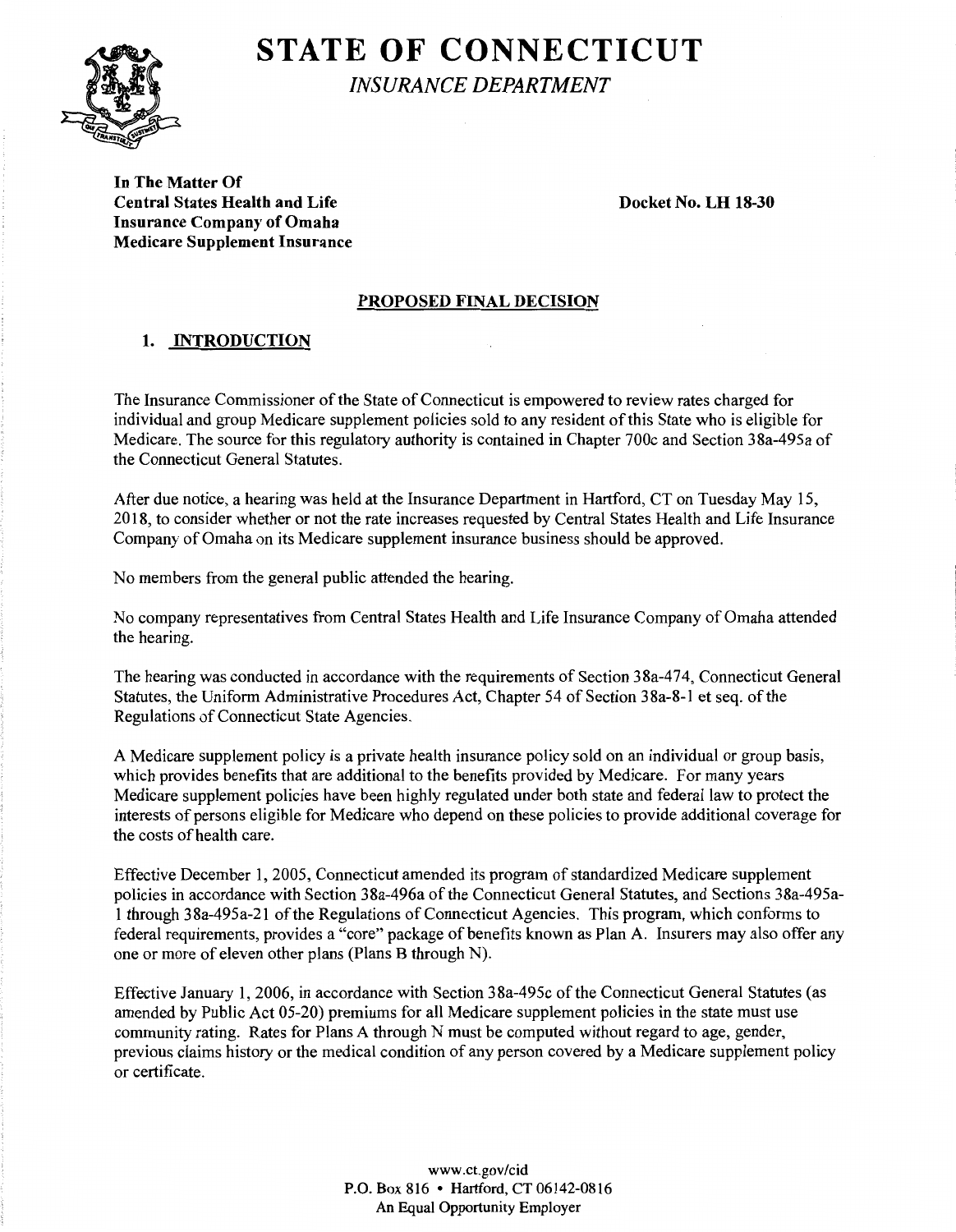The statute provides that coverage under Plans A through N may not be denied on the basis of age, gender, previous claims history or the medical condition of any covered person. Insurers may exclude benefits for losses incurred within six months from the effective date of coverage based on a pre-existing condition.

Effective October 1, 1998, carriers that offer Plan B or Plan C must make these plans as well as Plan A, available to all persons eligible for Medicare by reason of disability.

Insurers must also make the necessary arrangements to receive notice of all claims paid by Medicare for their insureds so that supplement benefits can be computed and paid without requiring insureds to file claim forms for such benefits. This process of direct notice and automatic claims payment is commonly referred to as "piggybacking" or "crossover".

Sections 38a-495 and 38a-522 of the Connecticut General Statutes, and Section 38a-495a-10 of the Regulations of Connecticut Agencies, state that individual and group Medicare supplement policies must have anticipated loss ratios of 65% and 75%, respectively. Under Sections 38a-495-7 and 38a-495a-10 of the Regulations of Connecticut Agencies, filings for rate increases must demonstrate that actual and expected losses in relation to premiums meet these standards, and anticipated loss ratios for the entire future period for which the requested premiums are calculated to provide coverage must be expected to equal or exceed the appropriate loss ratio standard.

Section 38a-473 of the Connecticut General Statutes provides that no insurer may incorporate in its rates for Medicare supplement policies factors for expenses that exceed 150% of the average expense ratio for that insurer's entire written premium for all lines of health insurance for the previous calendar year.

#### IL **FINDING OF FACT**

After reviewing the exhibits entered into the record of this proceeding, the testimony of the witnesses, and utilizing the experience, technical competence and specialized knowledge ofthe Insurance Department, the undersigned makes the following findings of fact:

1. Central States Health & Life Company of Omaha (CSO) has requested the following rate increases on its individual standardized Medicare supplement plans:

|               | Proposed      | Individual      |
|---------------|---------------|-----------------|
| Plan          | Rate Increase | Form            |
| A             | 7.0%          | S <sub>25</sub> |
| B             | 7.0%          | S <sub>26</sub> |
| $\mathcal{C}$ | 7.0%          | S27             |
| D             | 7.0%          | S28             |
| Ε             | 7.0%          | S <sub>29</sub> |
| F             | 7.0%          | S30             |
| G             | 7.0%          | S31             |
|               |               |                 |

2. In-force counts are as of December 31, 2017:

|      | Connecticut | Nationwide |
|------|-------------|------------|
| Plan | $In-Force$  | In-Force   |